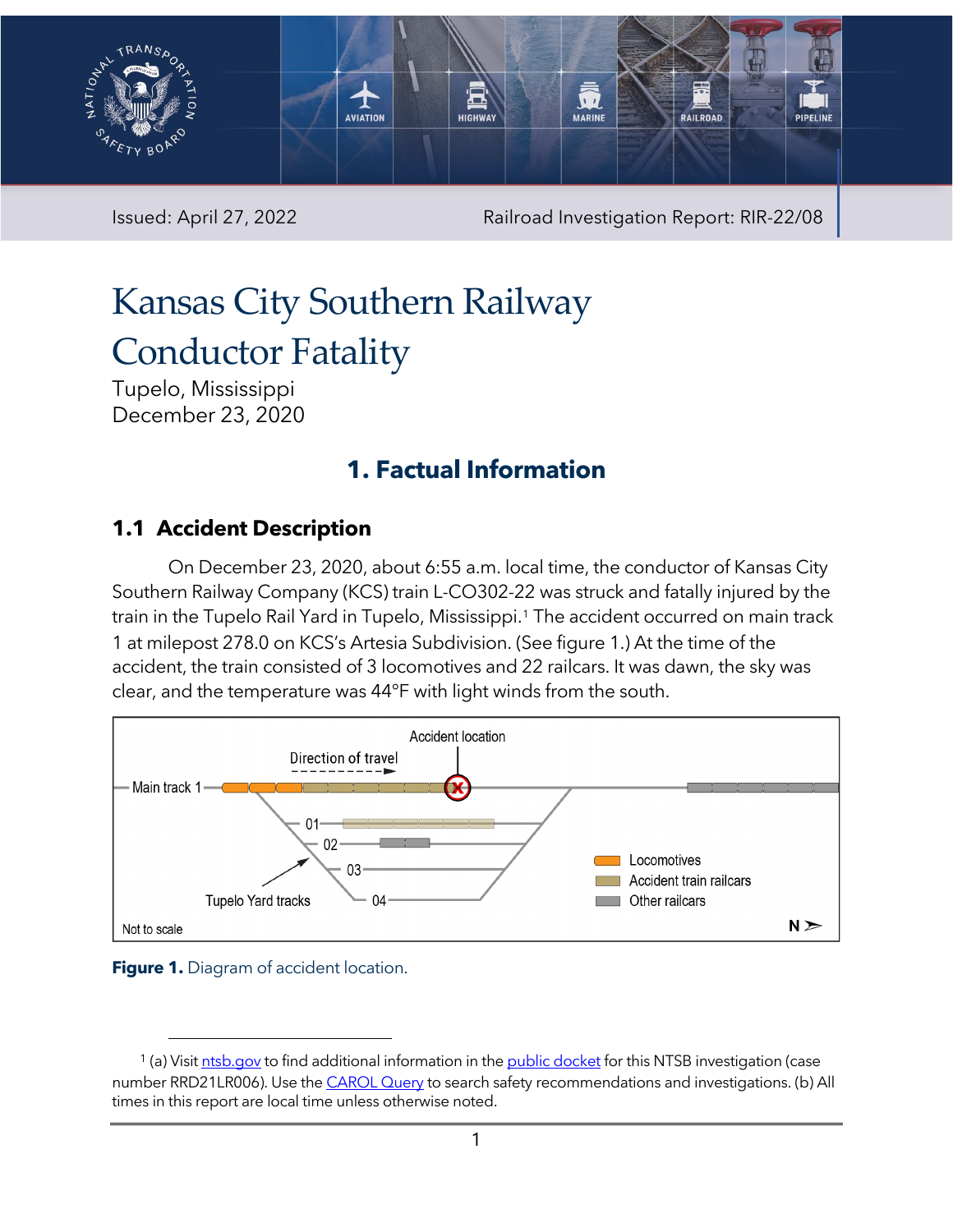The crew, which consisted of an engineer and a conductor, operated their train from yard track 2 to yard track 1 to pick up 22 stored railcars. After picking up the 22 railcars, the conductor climbed onto the northeast corner of the lead railcar to direct the train movement. Using his portable radio, he then directed the engineer to shove the train north along main track 1 the length of 40 railcars to couple with additional railcars.[2](#page-1-0) After moving the train about 15 railcar lengths, the locomotive engineer, who had not received additional instructions from the conductor, applied the independent brake to reduce the train's speed and prepare to stop in accordance with the General Code of Operating Rule (GCOR) on radio contact.[3](#page-1-1) Event recorder data showed that the engineer maintained an average speed between 9 and 10 mph before braking. As the train began to slow, the conductor reported that the train was 10 railcar lengths from coupling to the nearest railcar. In his interview with NTSB investigators, the engineer said that the distance reported by the conductor was shorter than the engineer had expected given how far the train had traveled. The engineer said he increased the locomotive independent brake rate, and the train's speed then decreased from 9 mph to 6 mph in about 3 seconds.

During independent braking, energy from the locomotive's deceleration is transmitted down the train through the mechanical couplers, an effect called slack action.[4](#page-1-2) Because there is slack (a small separation) between each railcar coupler, there is a delay between each railcar as it begins slowing and when it stops. When the energy pulse reaches the last railcar, the rest of the train has already decelerated over a distance proportional to the total amount of slack in the train. This transmitted energy, or slack action, often results in a sudden energy pulse.

As the engineer prepared the train to couple to the stationary cars, a KCS employee working in the area heard a commotion over the conductor's radio. Both the KCS employee and engineer then heard distorted communication followed by the conductor communicating over his radio that he'd been injured. By the end of the communication, the engineer had stopped the train. The KCS employee called 911.

<span id="page-1-0"></span><sup>&</sup>lt;sup>2</sup> (a) *Shoving* is the process of pushing railcars or a train from the rear. (b) Railroad personnel commonly use railcar lengths to communicate distances during switching operations.

<span id="page-1-1"></span><sup>3</sup> (a) The *independent brake* is a manually operated brake in the locomotive used to apply and release locomotive brakes independently of train brakes, which apply braking force to each car simultaneously. (b) Under General Code of Operating Rule (GCOR) 5.3.7, radio communications for shoving movements must specify the direction and distance of the movement. In the absence of further communication, movements must cease within half the distance specified in the last communication. See "5.3.7 Radio Response" in *General Code of Operating Rules*, 8th ed.*,* April 1, 2020.

<span id="page-1-2"></span><sup>4</sup> (a) *Slack action* is the free movement of a railcar before it transmits motion and energy to an adjoining coupled car. (b) Train makeup and operational circumstances can preclude minimizing slack action by applying the brakes on each car.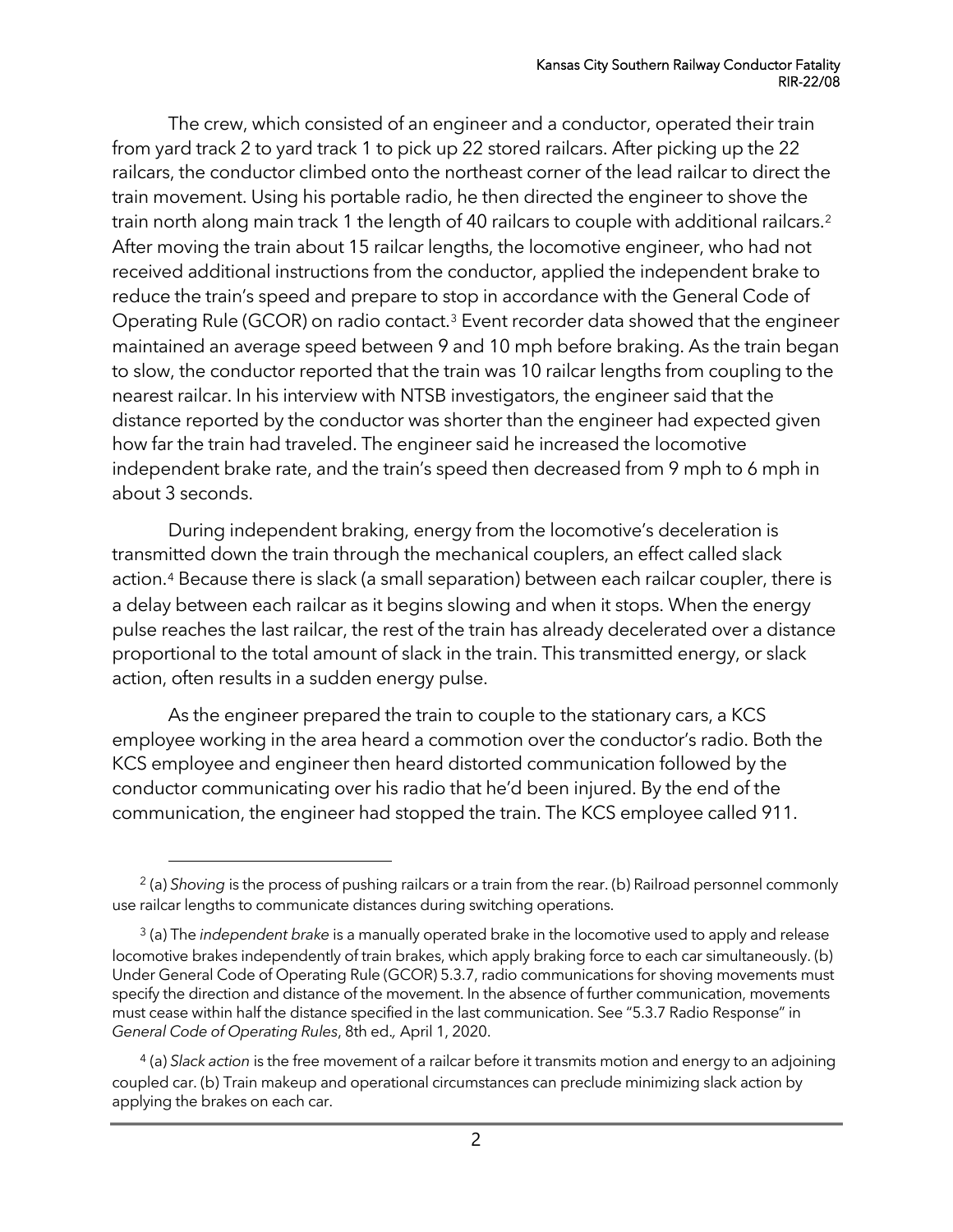Tupelo Fire Department responders arrived on-scene within 10 minutes and transported the conductor to North Mississippi Medical Center, where he died from his injuries.

### **1.2 Before the Accident**

The crew reported for duty on December 22, 2020, about 11:00 p.m., at KCS's Artesia Rail Yard in Artesia, Mississippi, and was assigned to work northbound KCS train LCO309-22 to Saltillo, Mississippi. After arriving, the crew met KCS southbound train LCO302-22, which originated in KCS's Corinth Rail Yard. The northbound crew was then assigned to operate the southbound train LCO302-22 to the Tupelo Rail Yard.

After arriving at the north end of Tupelo Rail Yard, the crew uncoupled and secured railcars 3 through 46 on main track 1, leaving two railcars connected to the locomotives. The crew then proceeded to the south end of Tupelo Rail Yard where they uncoupled and secured the remaining two railcars on yard track 2. The crew then picked up 22 railcars from yard track 1 and returned to main track 1 to recouple with the cars left on main track 1. The accident occurred on main track 1. (Se[e figure 2.](#page-2-0))



<span id="page-2-0"></span>**Figure 2.** Diagram of accident location and switching operation.

## **1.3 Personnel Information**

The conductor was hired on September 27, 2010, by KCS as a conductor. He was certified as a locomotive engineer and a conductor for KCS.<sup>[5](#page-2-1)</sup> A review of the conductor's training records showed that his KCS conductor qualifications were current. At the time

<span id="page-2-1"></span><sup>5</sup> Engineers and conductors are required to be certified in accordance with Title 49 *Code of Federal Regulations* Parts 240 and 242, Qualification and Certification of Locomotive Engineers and Qualification and Certification of Conductors.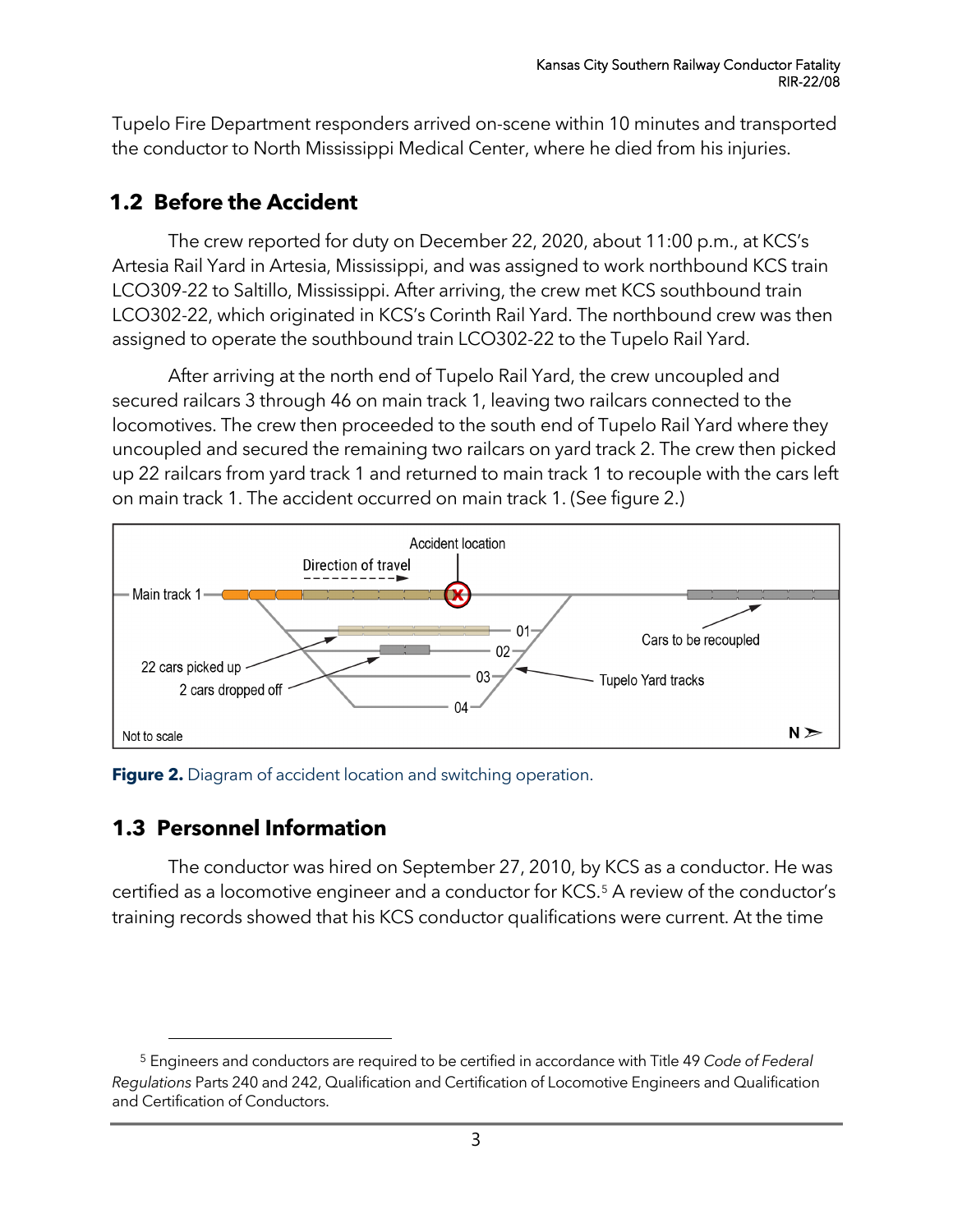of the accident, the conductor was working from the extra board list out of the Artesia Rail Yard.[6](#page-3-0)

Postaccident toxicology testing on the conductor for alcohol and other drugs was conducted in accordance with FRA regulations[.7](#page-3-1) The results were negative for all tested substances. The autopsy report from the Mississippi State Medical Examiner determined the cause of death to be blunt force trauma.

#### **1.4 Conductor's Riding Position**

The railcar that the conductor was riding was a DOT-111 tank car. The railcar was equipped with a foot stirrup and vertical handhold at each corner. (See figure 3.)



**Figure 3.** The end of the railcar where the conductor was riding.

<span id="page-3-0"></span><sup>&</sup>lt;sup>6</sup> An extra board list is a list of employees who may be assigned to train crews when extra trains are run, when regular crews have not had sufficient rest time before they can legally be required to return to duty, or when relief personnel are required on regular crews.

<span id="page-3-1"></span><sup>&</sup>lt;sup>7</sup> The testing screened for substances including amphetamines, barbiturates, benzodiazepines, cocaine, alcohol and cannabis metabolites, methadone, methaqualone, MDA-analogues, opiates, 6-acetylmorphine, oxycodone, opiates, phencyclidine, and propoxyphene.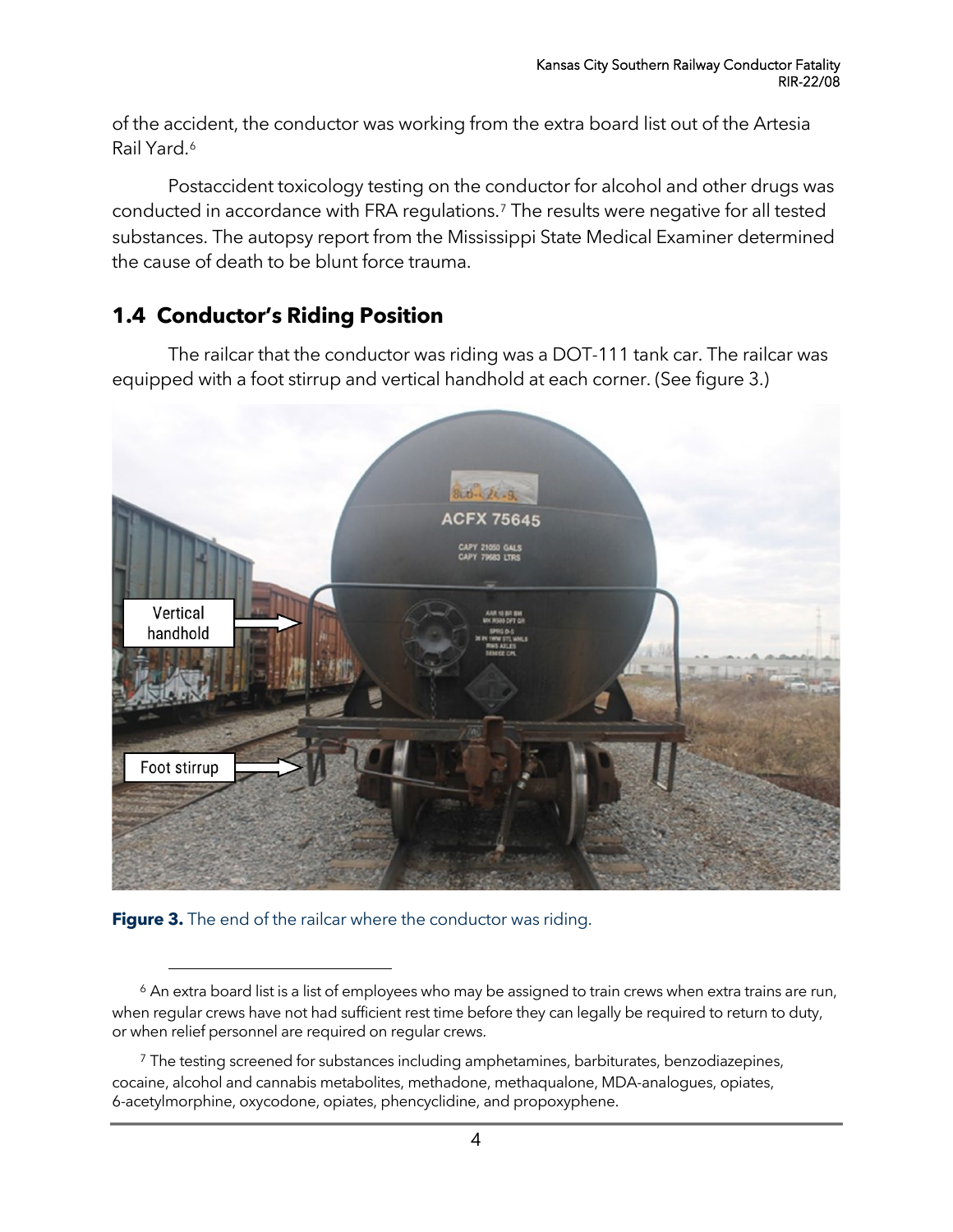[Alt text: Photo shows a tank car sitting on railroad track with callout boxes pointing to the vertical handhold and foot stirrups. To the left of the tank car are standing railcars and an empty railroad track.]

NTSB investigators could not determine the conductor's stance while riding the northeast corner of the railcar, including how he was using the handrail and stirrup and whether he was maintaining three points of contact.<sup>[8](#page-4-0)</sup> None of the KCS employees interviewed during the investigation witnessed the accident, and the train's forward- and rear-facing locomotive image recorders did not have a view of the conductor.

#### **1.5 Operating Rules**

Train operating rules at KCS are outlined in KCS Safety Rules and GCOR. Safety rules associated with riding equipment and radio communication during shoving movements that were in effect at the time of the conductor's fatality are discussed below.

#### **1.5.1 KCS Safety Rule on Riding Equipment**

KCS's Safety Rule GS-9 specifies the conditions for riding moving train equipment, including tank cars.<sup>[9](#page-4-1)</sup> The rule requires, in part, that employees riding equipment face in the direction of movement, maintain three-point contact with equipment, protect against slack action, and not jump between cars.

#### **1.5.2 General Code of Operating Rules on Radio Use**

Communication between the conductor and engineer was governed by GCOR 5.3.7, which states that radio communications for shoving movements must specify the direction and distance of the movement. In the absence of further instructions (communication), movements must cease within half the distance specified in the last communication.

#### **1.6 Postaccident Actions**

On December 23, 2020, KCS issued a safety alert to its employees reiterating GCOR critical rules relevant to safety in switching operations and the need for situational awareness. The alert directed supervisors to thoroughly review the critical rules during

<span id="page-4-0"></span><sup>8</sup> A person riding equipment has *three points of contact* when they are using three limbs to maintain their position; for example, both feet on a stirrup and a hand gripping a handrail.

<span id="page-4-1"></span><sup>9</sup> The Kansas City Southern Railway Company. "GS-9 Riding Moving Equipment" in *Safety Rules*, April 1, 2020.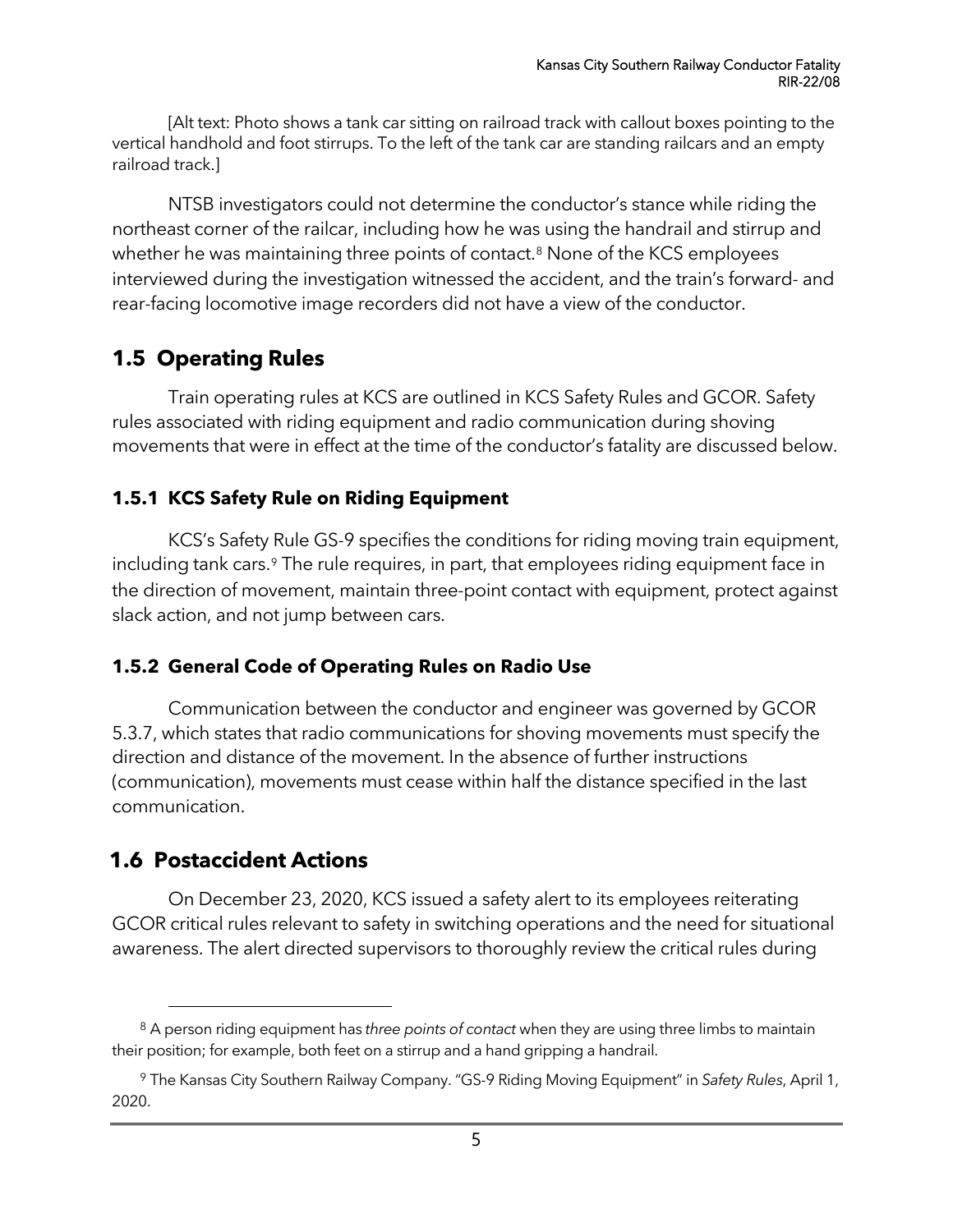safety briefings or contacts with each employee, stressing the importance of compliance and maintaining situational awareness.

# **2. Analysis**

On the morning of the accident, the conductor was riding the east side of the lead railcar, but this investigation could not determine the conductor's stance or whether he was maintaining three-point contact. The movement occurred on straight track while the train was shoving railcars during a switching operation. Event recorder data showed that during this movement the engineer reduced the train's speed by about 3 mph in about 3 seconds. This speed reduction was within normal operating actions for switching operations, but it likely created slack action. As discussed above, slack action generated by independent braking can build up cumulatively as each railcar transmits motion and energy through the couplers, increasing with distance from the locomotive. When the locomotive shoving the railcars reduced its speed using only the locomotive brake, this force caused slack action through the train and ultimately on the lead car being ridden by the conductor.

The conductor was likely holding on to a vertical handhold while operating a handheld radio and may have been in an unstable position while preparing to make the coupling. If slack action occurred unexpectedly, the conductor could have fallen into the path of the moving train.

# **3. Probable Cause**

The National Transportation Safety Board determines that the probable cause of the December 23, 2020, fatality of a Kansas City Southern Railway conductor was his fall from the railcar he was riding into the path of the moving train during switching operations because of unexpected slack action experienced in his train while in an unstable position.